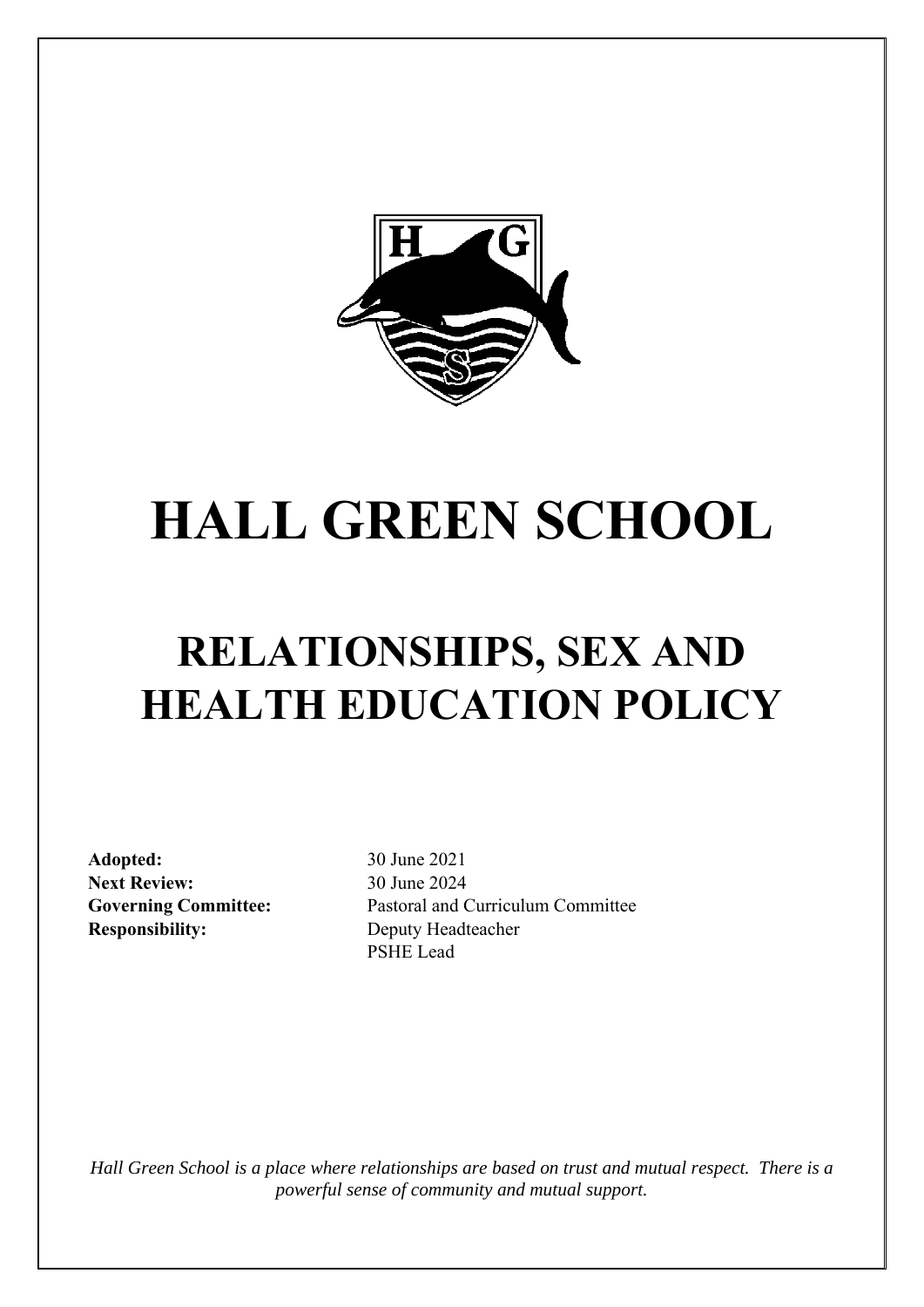This policy was developed in response to Relationship and Sex Education which is statutory in all schools from September 2020 (though an extension until the start of the summer term 2021 is in place due to disruption to learning due to Covid 19).

#### **Definition of RSHE**

RSHE is lifelong learning about physical, sexual, moral and emotional development. It is about the understanding of the importance of stable and loving relationships, respect, love and care, for family life. It involves acquiring information, developing skills and forming positive beliefs, values and attitudes.

The aim of RSE is to give young people the information they need to help them develop healthy, nurturing relationships of all kinds, not just intimate relationships. It should enable them to know what a healthy relationship looks like and what makes a good friend, a good colleague and a successful marriage or other type of committed relationship. It should also cover contraception, developing intimate relationships and resisting pressure to have sex (and not applying pressure). It should teach what is acceptable and unacceptable behaviour in relationships. This will help pupils understand the positive effects that good relationships have on their mental wellbeing, identify when relationships are not right and understand how such situations can be managed.

## **Principles and values In addition, Hall Green School believes that RSHE should:**

- Be an integral part of the lifelong learning process, beginning in early childhood and continue into adult life.
- Be an entitlement for all young people.
- Be set within the wider school context and support family commitment and love, respect and affection, knowledge and openness. Family is a broad concept; not just one model, e.g. nuclear family. It includes a variety of types of family structure, and acceptance of different approaches.
- Encourage students and teachers to share and respect each other's views. We are aware of different approaches to sexual orientation, without promotion of any particular family structure. The important values are love, respect and care for each other.
- Generate an atmosphere where questions and discussion on sexual matters can take place without any stigma or embarrassment.
- Recognise that parents are the key people in teaching their children about sex, relationships and growing up. We aim to work in partnership with parents and students, consulting them about the content of programmes.
- Recognise that the wider community has much to offer and we aim to work in partnership with health professionals, social workers, peer educators and other mentors or advisers.

This should be delivered in a non-judgemental, factual way and allow scope for young people to ask questions in a safe environment.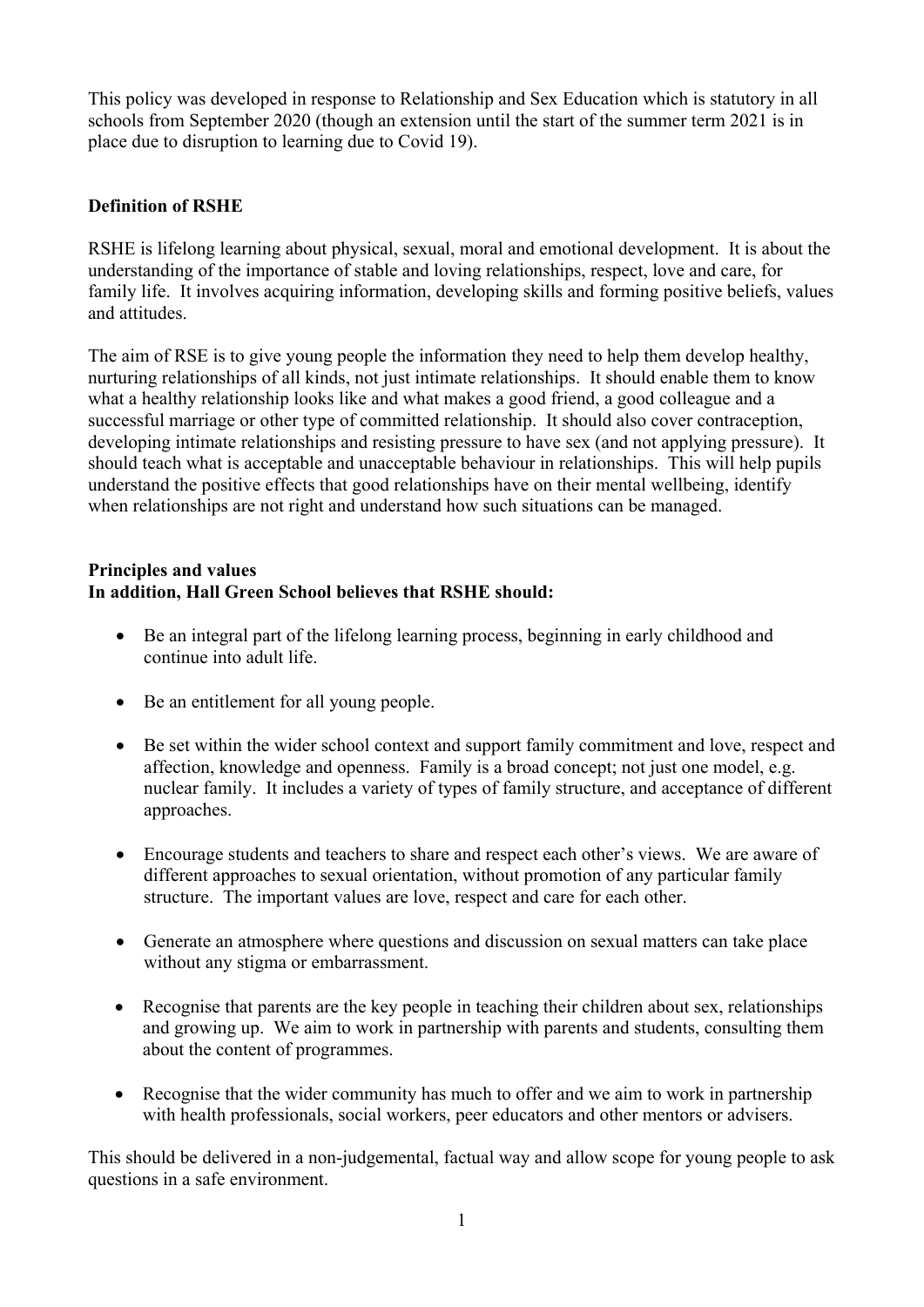#### **Statutory Curriculum for RSHE**

By the end of year 11 students will have learnt about:

#### Health and Wellbeing

- Self-concept
- Mental Health and emotional wellbeing
- Healthy lifestyles and Health-related decisions
- Drugs, alcohol and tobacco
- Managing risk and personal safety
- Puberty and Sexual Health
- Sexual health and fertility.

#### Relationships

- Positive relationships
- Relationship values
- Forming and maintaining respectful relationships
- Consent
- Contraception and parenthood
- Bullying, abuse and discrimination
- Social influences (see appendix 1 for full details of programme of study).

#### **How the policy has been produced and how it will be reviewed**

The policy is based on the existing Hall Green School RSE policy, which has been updated to include the new RSHE content which becomes statutory in the summer term of 2021. Whilst the content is statutory, the school ensures that parents are kept informed of what will be taught and when, along with their right to withdraw their child from some or all of the sex education delivered as statutory RSE. Parents have been given the opportunity to understand and ask questions about the school's approach to RSE, so that any concerns can be addressed. The policy will be reviewed every three years.

#### **Roles and responsibilities**

Overall responsibility for the policy:

- Chair of governors
- Headteacher.

Strategic planning of RSHE

• Deputy head for curriculum.

Implementation of RSHE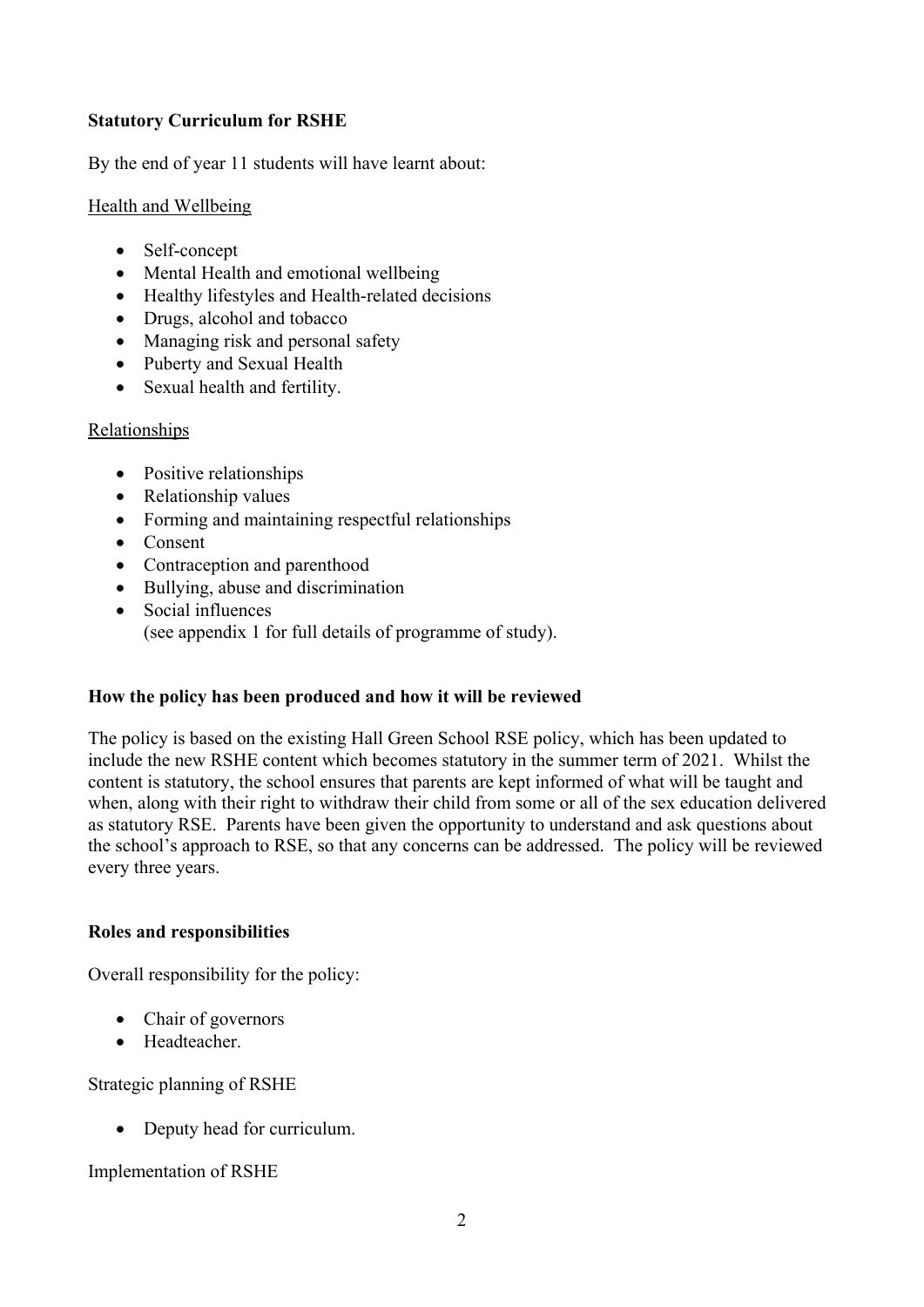• Curriculum leader for RSHE.

# **Values our school seeks to promote as a moral framework in which to teach**

Our school teaches RSE within the following moral and values framework engendering:

- self-respect
- respect and tolerance towards others who may have different backgrounds, cultures, feelings, views and sexuality
- an awareness of the way others feel
- mutual support and co-operation
- honesty and openness
- the acceptance of the responsibility for and the consequences of personal actions
- the right of people to hold their own views within the boundaries of respect for the rights of others
- the right to not be abused by or taken advantage of by other people
- the right to accurate information about sex and relationship issues
- an understanding that issues such as everyday sexism, misogyny, homophobia and gender stereotypes will not be tolerated
- an understanding that sexual violence and sexual harassment are not acceptable in any form
- an understanding for all pupils of healthy relationships, acceptable behaviour and the right of everyone to equal treatment.

The school will act proactively through the RSHE curriculum to combat online sexual abuse, violence and harassment even if there are no reported cases.

# **Mode of delivery**

RSHE at Hall Green is delivered partly through the academic curriculum, especially in science (focusing on the physical aspects of reproduction, as covered by the Science National Curriculum) and PE (focusing on aspects of health education), and also through dedicated PSHE sessions when the normal timetable is suspended. The large majority of these are delivered by Hall Green staff, who have been trained in the delivery of relationship and sex education and also include trained specialists in first aid and mental health first aid. Dedicated sex education sessions are taught in single-sex groups.

Occasionally, the school will invite outside speakers to deliver some of our RSHE sessions. Hall Green School has a code of practice for using outside speakers to support the delivery of RSHE:

- speakers are invited into school because of the particular expertise or contribution that they are able to make;
- all input to RSHE sessions is part of a planned programme and negotiated and agreed with staff in advance
- all speakers are supervised/supported by a member of staff at all times:
- the input of speakers is monitored and evaluated by staff and pupils. This evaluation informs future planning.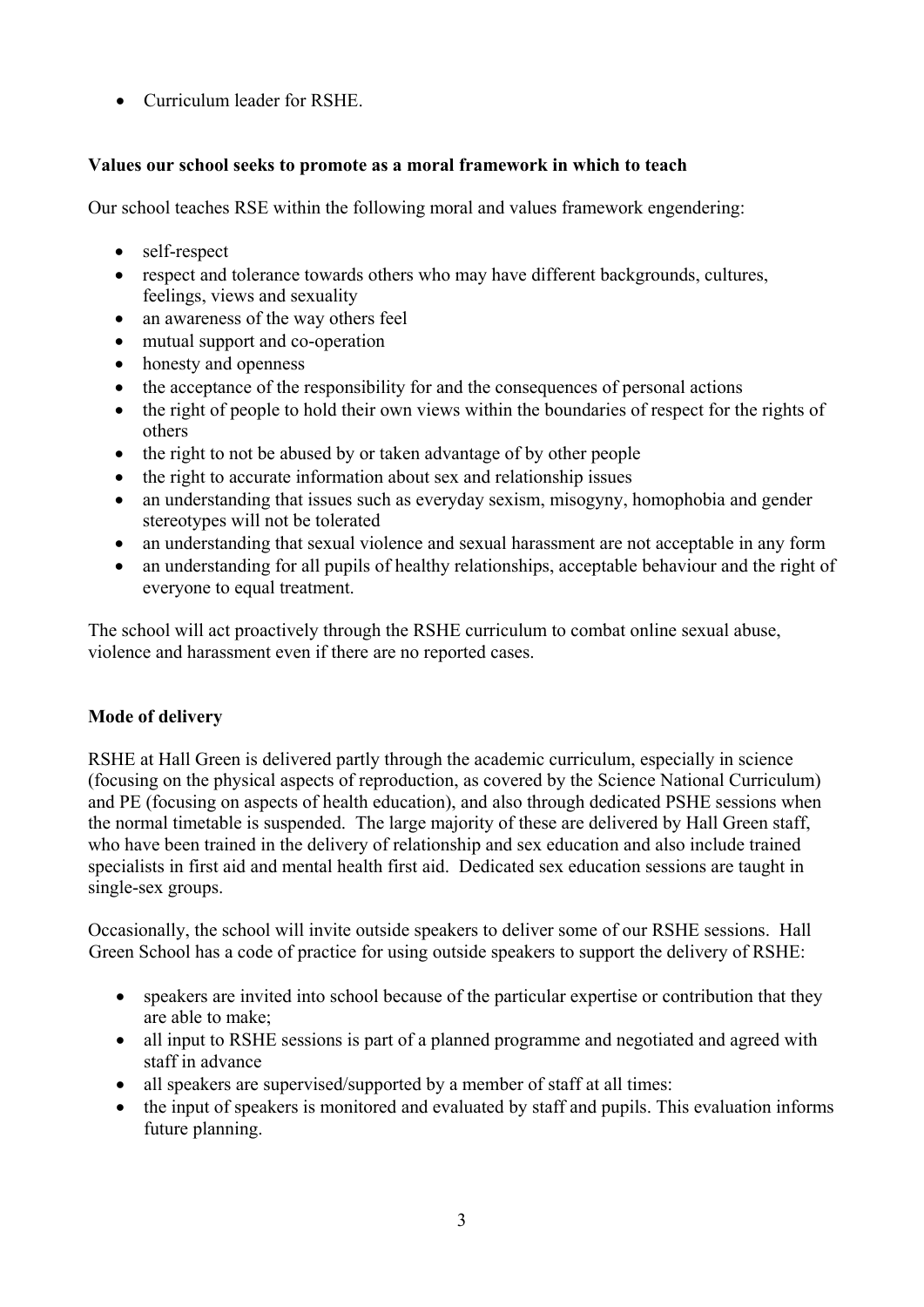#### **Resources and ethos**

RSHE resources are selected, checked and reviewed for age appropriateness and accuracy, for being up to date and inclusive, and to ensure that they provide positive, healthy and unbiased messages and promote positive values.

All resources are posted in the PSHE section of the school website so that they can be viewed at any time by parents or by pupils who may have been absent from school and missed a session.

Any RSHE lesson may consider questions or issues that some students will find sensitive. For this reason, some sessions are taught in single-sex groups. Before embarking on these lessons, ground rules are established which prohibit inappropriate personal information being requested or disclosed by those taking part in the lesson. When students ask questions, we aim to answer them honestly, within the ground rules established at the start of the sessions. When it is felt that answering a specific question would involve information at a level inappropriate to the development of the rest of the students, the question may be dealt with individually at another time.

Teachers will show awareness of and sensitivity towards the cultural background of pupils when delivering any aspect of RSHE.

#### **How the delivery is made accessible to all pupils, including those with SEND**

Hall Green School fully recognises that Relationships Education, RSE and Health Education must be accessible for all pupils. This is particularly important when planning teaching for pupils with special educational needs and disabilities. Quality first teaching that is differentiated and personalised ensures all pupils can access the topics covered in RSE.

In addition, students with SEND will be taught by specialist SEND adults. (SEND CO supported by teaching assistants).

#### **Right to withdraw (from sex education only)**

There is no right to withdraw from Relationships Education or Health Education.

Hall Green School will publish information about dates and topics to be covered as part of sex and relationship education in advance in the school newsletter and on the school website.

Some parents prefer to take the responsibility for aspects of sex education and as such have the right to request that their child be withdrawn from some or all of sex education delivered as part of statutory RSHE.

Before granting any such request the head teacher will discuss the request with parents and, as appropriate, with the child to ensure that their wishes are understood and to clarify the nature and purpose of the curriculum. We will document this process to ensure a record is kept.

Once those discussions have taken place, except in exceptional circumstances, the school will respect the parents' request to withdraw the child, up to and until three terms before the child's sixteenth birthday. After that point, if the child wishes to receive sex education rather than be withdrawn, we will make arrangements to provide the child with sex education during one of those terms. This is in line with DFE guidance.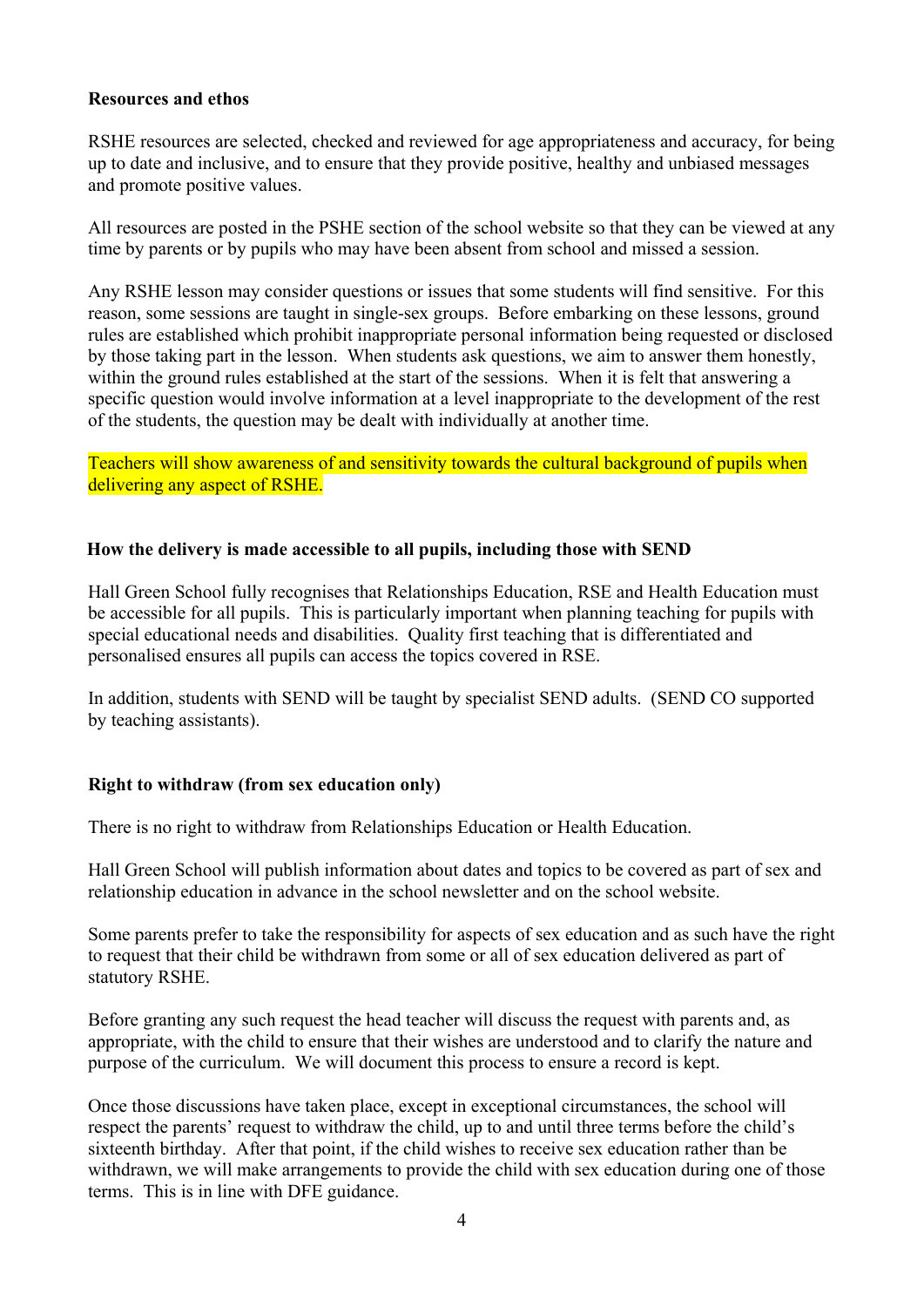This process is the same for pupils with SEND. However, there may be exceptional circumstances where the head teacher may want to take a pupil's specific needs arising from their SEND into account when making this decision.

If a pupil is excused from sex education, it is the school's responsibility to ensure that the pupil receives appropriate, purposeful education during the period of withdrawal. There is no right to withdraw from Relationships Education or Health Education.

# **Legal requirements (Equalities Act)**

At Hall Green School we aim to ensure that we comply with the relevant provisions of the Equality Act 2010, under which sexual orientation and gender reassignment are amongst the protected characteristics.

We aim to ensure that all teaching is sensitive and age appropriate in approach and content. Teaching pupils about LGBT is fully integrated into our programmes of study and in line with the statutory requirements for all secondary schools.

It is important to know what the law says about sex, relationships and young people, as well as broader safeguarding issues. This includes a range of important facts and the rules regarding sharing personal information, pictures, videos and other material using technology. This will help young people to know what is right and wrong in law, but it can also provide a good foundation of knowledge for deeper discussion about all types of relationships.

There are also many different legal provisions whose purpose is to protect young people, and which ensure young people take responsibility for their actions. Pupils should be made aware of the relevant legal provisions when relevant topics are being taught, including for example:

- marriage
- consent, including the age of consent
- violence against women and girls
- online behaviours including image and information sharing (including 'sexting')
- pornography
- abortion
- sexuality
- gender identity
- substance misuse
- violence and exploitation by gangs
- extremism/radicalisation
- criminal exploitation (for example, through gang involvement or 'county lines' drugs operations)
- hate crime
- female genital mutilation (FGM).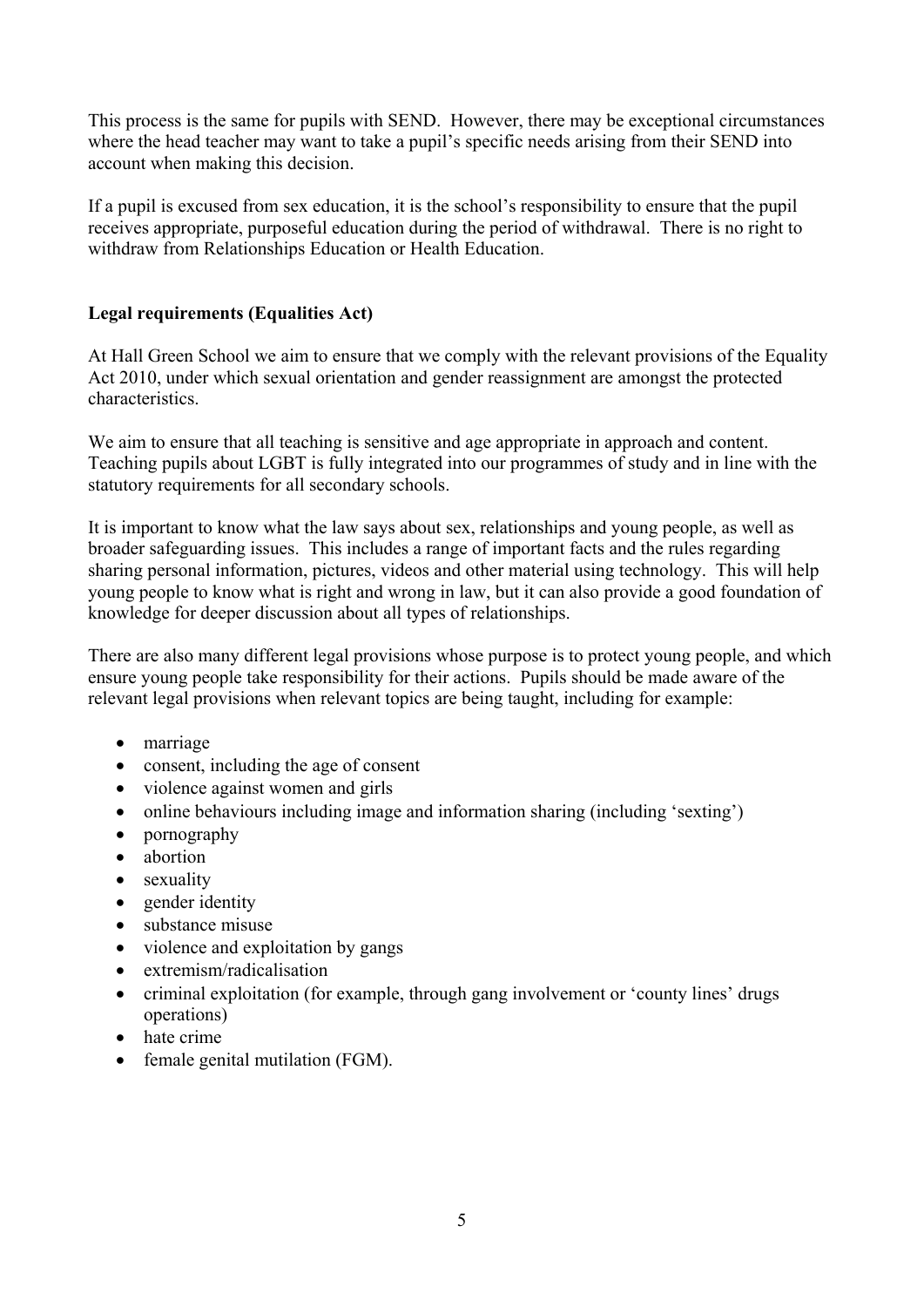#### **Confidentiality, Controversial and Sensitive Issues**

Teachers cannot offer unconditional confidentiality. Any disclosure made must be referred immediately to the Designated Senior Lead for Child Protection. Teachers are not legally bound to inform parents or the Headteacher of any disclosure unless the Headteacher has specifically requested them to do so.

In a case where a teacher learns from an under 16 years old that they are having or contemplating sexual intercourse:

- The young person will be persuaded, wherever possible, to talk to parent/carer and if necessary to seek medical advice.
- Child protection issues will be considered, and referred if necessary to the teacher responsible for Child Protection under the school's procedures.
- The young person will be properly counselled about contraception, including precise information about where young people can access contraception and advice services.

In any case where child protection procedures are followed, the teacher will ensure that the young person understands that if confidentiality has to be broken, they will be informed first.

Health professionals in school are bound by their codes of conduct in a one-to-one situation with an individual student, but in a classroom situation they must follow the school's confidentiality policy. For every topic covered, students are sign-posted where to get further help, advice and support, both in school and appropriate specialist agencies such as childline, NHS

#### **Assessment, Monitoring and Evaluation of Relationship, Sex and Health**

It is the responsibility of the Headteacher to organise the monitoring and evaluation of the programme. The Governors Pastoral and Curriculum Committee is responsible for overseeing, reviewing and organising the revision of the Relationship, Sex and Health Education Policy.

A key part to monitoring the quality of both teaching and learning of RSHE is through questionnaires, often delivered through Microsoft Forms. After each main input of RSHE all students complete feedback on the RSHE. Responses to what students have learnt as well as what topics they would like to learn about/which topics are most relevant to them, student knowledge, understanding and opinions of the quality of RSHE sessions are considered for future planning.

The provision and quality of teaching and learning in RSHE is monitored in depth on a three-year cycle, in line with other departments. RSHE will be evaluated as part of the PSHE departmental review. The quality of resources, pupil voice and lesson observations will form part of this review progress. In addition, RSHE sessions will be included in the normal school cycle of lesson observations and learning walks.

Ofsted is required to evaluate and report on spiritual, moral, social and cultural development of students. This includes evaluating and commenting on the school's sex and relationship education policy, and on support and staff development, training and delivery.